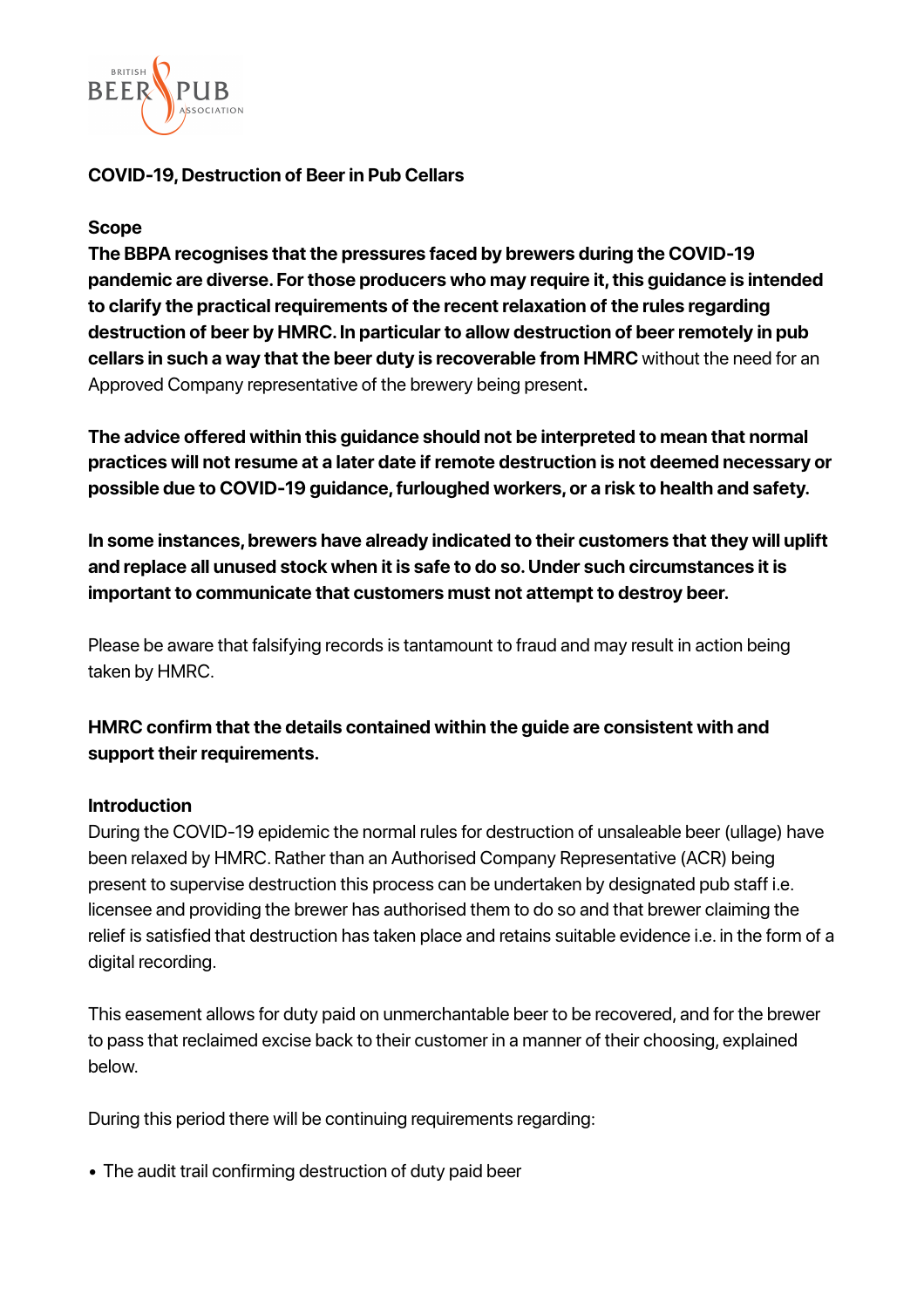

- Evidence of a full credit of the duty paid, or replacement of the goods to your customer or the owner of the goods at the time they became spoilt
- The need for breweries to maintain their spoilt beer record

Destruction away from registered premises will need to continue to comply with other regulatory and contractual conditions; for example, those of the Environment Agency or your local sewerage undertaker.

# **Protocol for Destruction**

Destroying beer remotely at licensed premises is an undertaking that cannot be considered without the approval of the owning brewer. Such approval *must* be sought either directly from the brewer or if the beer is supplied by a third party, through the supplier who has in turn secured approval from the brewer.

Where permission is granted, beer is destroyed to allow the recovery of duty that has been paid and which must be credited to the brewer after destruction.

Destroying beer in this manner will also help to ease anticipated future pressure on the logistics and supply chain by enabling recovery of larger numbers of empty containers when restrictions on movements have been lifted. Uplift of full containers, particularly from subterranean cellars, needs to be carefully considered and may not be possible whilst social distancing is in place. An approach to this will be addressed under separate BBPA guidance.

Destruction of beer to recover duty is typically on the basis that beer has become unmerchantable. In the first instance this guidance is likely to be applied in preference to any broached container, particularly that in cask, which will not be suitable for sale within days once placed onto the draught dispense system for sale.

Destruction of un-broached containers is likely to be less of a priority and may be considered at a later date, in particular with reference to the best before date of these containers.

#### *1. Destruction of Beer*

Until otherwise stated, the rules for destruction of beer in order that duty can be reclaimed have been relaxed to allow nominated pub staff to undertake this process on behalf of the owning brewer.

The following must be observed by those nominated to undertake destruction of beer:

- *•* A verifiable form of instruction/request from the owning brewer/operator that the beer can be destroyed i.e. email
- *•* Any form of permission to destroy beer must include the following: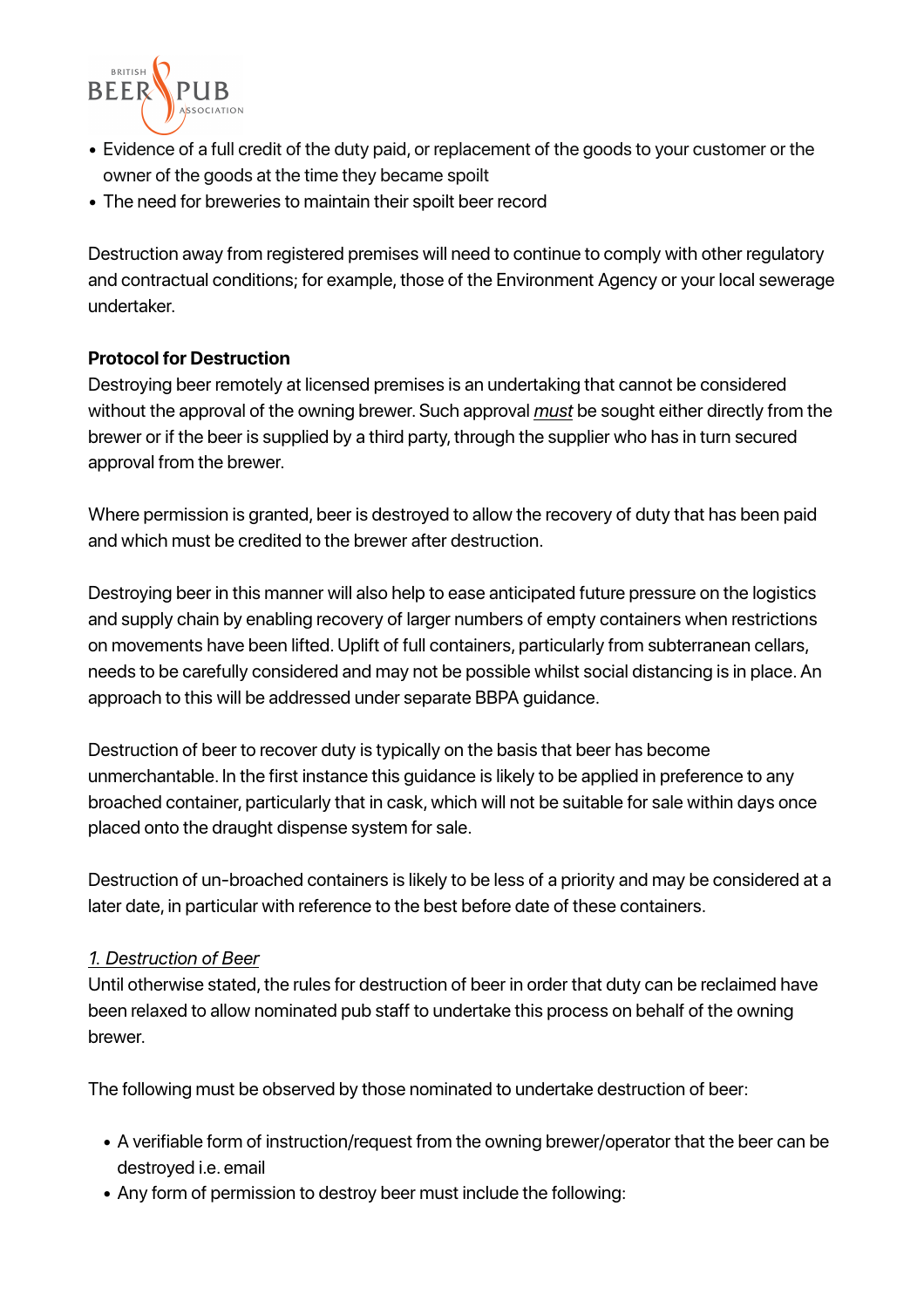

- *-* Identification of product (name and beer style)
- *-* Identification of product strength
- *-* Identification of all container size/type (i.e. firkin, kilderkin, Euro 30L etc.)
- *•* When destroying beer, accurate records of the following must be kept:
	- *-* The total volume of beer emptied from each relevant container. *Where it can be demonstrated that containers have not been broached, the nominal volume of the container will be used.*
	- *-* The strength of each beer that is emptied
	- *-* The time, date and location (pub name and address) of emptying for each relevant container
	- *-* The name and position of the person who undertook the destruction, and confirmation they were so authorized by the responsible Owner/Manager/ Tenant

You must create separate entries for each container you destroy. Each claim must contain the information above and be supported by additional photos and/or the self-certification declaration in Appendix 2.

Given the large amount of claims this will create overall, pub staff should be mindful when contacting the brewer or supplier of:

- The amount of claims to be made,
- Whether it is possible to stage claims over time (by Best Before dates, for example), and
- The file size of any digital communications i.e. with photo attachments. Please keep file sizes as small as possible to avoid overloading inboxes, use cloud storage systems (i.e. DropBox) which allow file/photo sharing.

Indeed, the brewer may not require every verification record be sent along with the selfcertification form but that these be kept by the licensee to be made available if requested at a subsequent date by the brewer or HMRC.

Samples are not required to be taken given the complexity of managing this process.

The volume of beer that is to be destroyed must be accurately recorded i.e. using dip stick (cask only), a graduated measuring jug or cylinder or weighing equipment (unless, on agreement with the brewer or supplier, installed flow monitoring systems or EPOS systems can be used to calculate the remaining container volumes in broached containers). Beer may be emptied into a bucket or large container before being poured to drain. Any discharge to drain must be made to the foul sewer, not to a surface water sewer and in accordance with any guidance provided by the relevant sewerage undertaker (see 'Minimising Environmental Impact' below for further details). It is the discharger's responsibility to ensure they discharge to the foul sewer.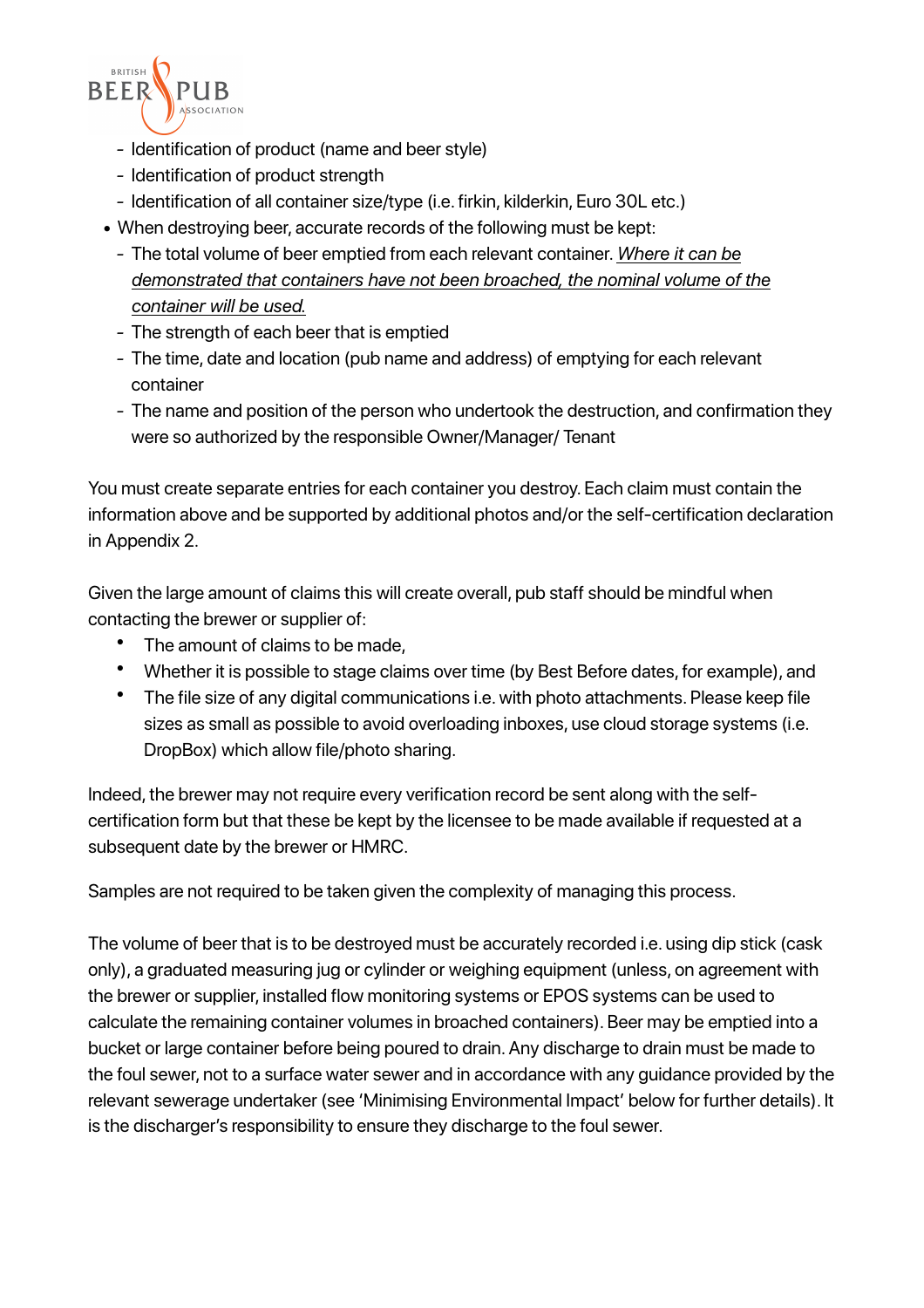

In the case of beer casks the liquid contents can be emptied directly from the container. However, unless pub staff are trained in the use of specialist equipment expressly intended for the purpose of directly decanting beer from a pressurised keg, the only way to safely dispose of keg beer is through the dispense system. *Under no circumstances should attempts be made to access the keg via any other means i.e. by attempts to remove the safety spear.*

# *2. Minimising Environmental Impact*

Beer that is emptied from containers, particularly from casks, may be destroyed by being poured down the drain. However, it must be considered that any uncontrolled volume of beer destroyed in this way can put strain on the sewerage system and may also cause environmental damage.

Before destroying beer to drain it is important to consider the wastewater set-up for the premises in question to understand the appropriate steps to take to minimise strain or damage to the sewage system. This includes following any guidance provided by the relevant sewerage undertaker.

If a pub waste system connects with the local municipal sewerage system then before destroying beer to drain, and in order to avoid any risks of prosecution associated with overwhelming the local sewage plant, you *must* first contact your water retailer who will liaise with the local sewerage undertaker to discuss and advise on any requirements for controlled destruction i.e. reduced rate of addition or dilution.

The water supplier will need to know:

- Location of the site of destruction (i.e. address of the pub)
- Volume of beer to be destroyed

Please note that some sewerage undertakers may have produced Regulatory Position Statements for this activity, these should be available via their websites. Should you have any queries on this matter please contact your water retailer who's details will be on your most recent bill.

In some cases, i.e. in rural communities, it is possible that a pub does not have access to a wastewater sewerage system. If this is the case, destruction of beer to drain will likely be to the sewerage undertaker's surface water sewer which will ultimately discharge directly into watercourse.

Beer can act as a pollutant if it enters a watercourse and for instance strips out the oxygen that fish and other aquatic life depend on. As such, the surface water system must not be used for disposal under any circumstances.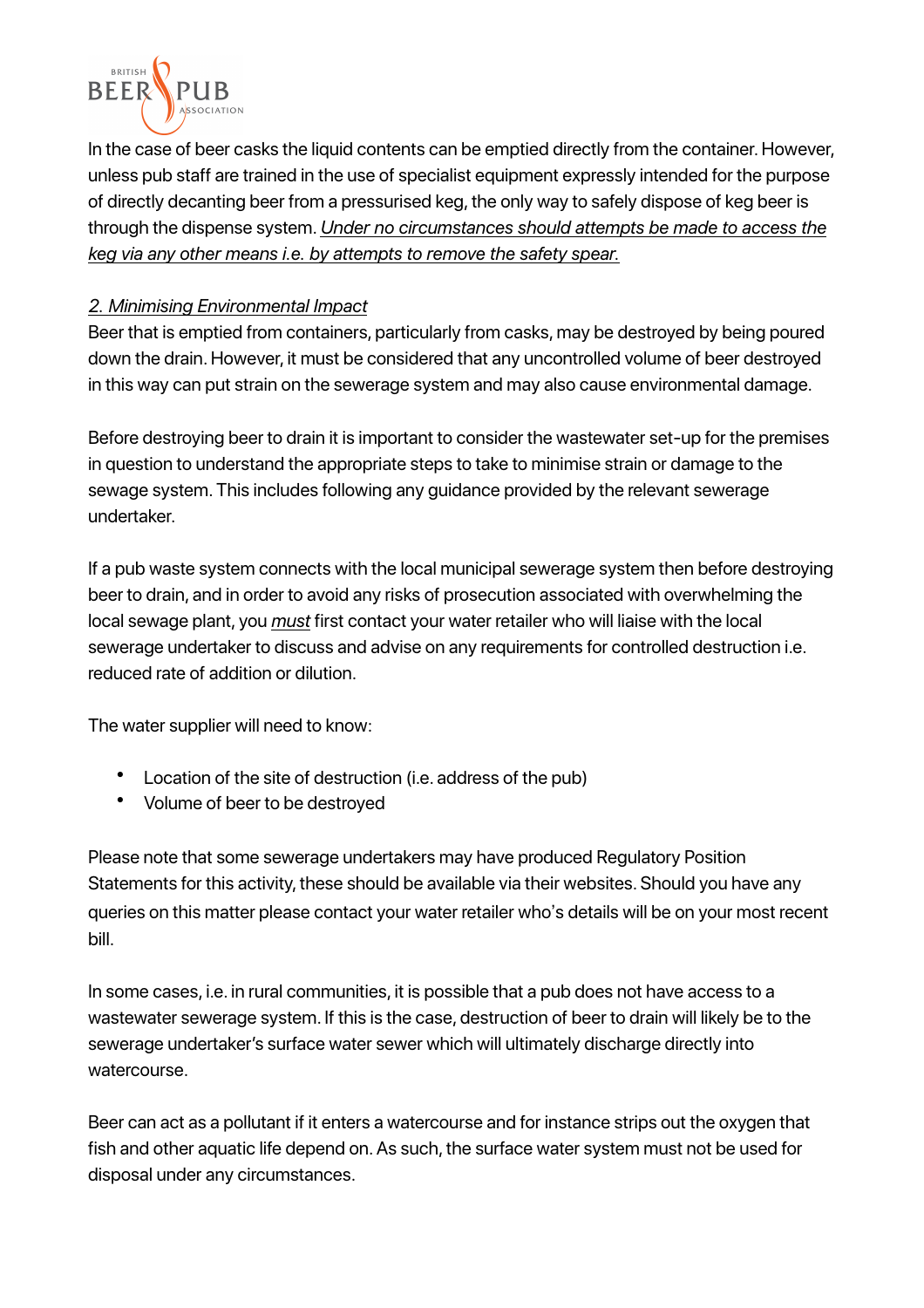

If you wish to make a discharge directly to watercourse, i.e. not via a sewerage undertaker's surface water sewer, you must contact the Environment Agency to understand what is required in obtaining and complying with an environmental permit. However, it is unlikely that the Environment Agency will permit such a discharge. Access to a foul sewer, or whether the Environment Agency will permit a direct discharge to a watercourse, will dictate whether it is possible to destroy beer on-site or not."

# *3. Allocation of Recovered Duty*

**The flexibility provided by HMRC allows for an expedited system of beer duty recovery. However, we cannot stress enough that any destruction carried out by a designated pub staff member, if they want to receive credit, must first get written agreement from the brewery to destroy the beer.** 

**If your beer is not provided by the brewery directly, your wholesaler or pub company will need to provide the written agreement on your behalf. See the appendix for examples.** 

**HMRC are allowing:** 

- **Pubs to recover the cost of the beer duty on each container as credit from the brewer, or**
- **For the brewer to replace the product when they are able to do so safely.** The latter will be a commercial matter between brewer and landlord or supplying company.

**If a brewer is unable to reclaim the duty due to insufficient evidence on an audit for HMRC's purposes, you will NOT receive credit or replacement stock or will be potentially re-invoiced should HMRC discount the claim after credit is given. Brewers may also perform risk-based assessments of trend monitoring through stock control records to establish that recordation is a true and an accurate reflection. Brewers have a duty of care to HMRC in this instance to ensure duty reclaimed is accurate.** 

**For broached containers, , the volume must be measured using a method outlined above, with any undrinkable sediment (casks only) being deducted. Where the container is unbroached, then the container type (i.e. firkin, Kilderkin, Euro 30L) will indicate the nominal contents to be used as the volume destroyed.** 

**Once destroyed, the member of staff must complete an electronic 'Self-Certification Declaration' form, a template for which is provided under Appendix 2. This should be completed immediately following the destruction. Where this form is emailed, the email shall be retained as evidence for the publican, supplier and brewer.**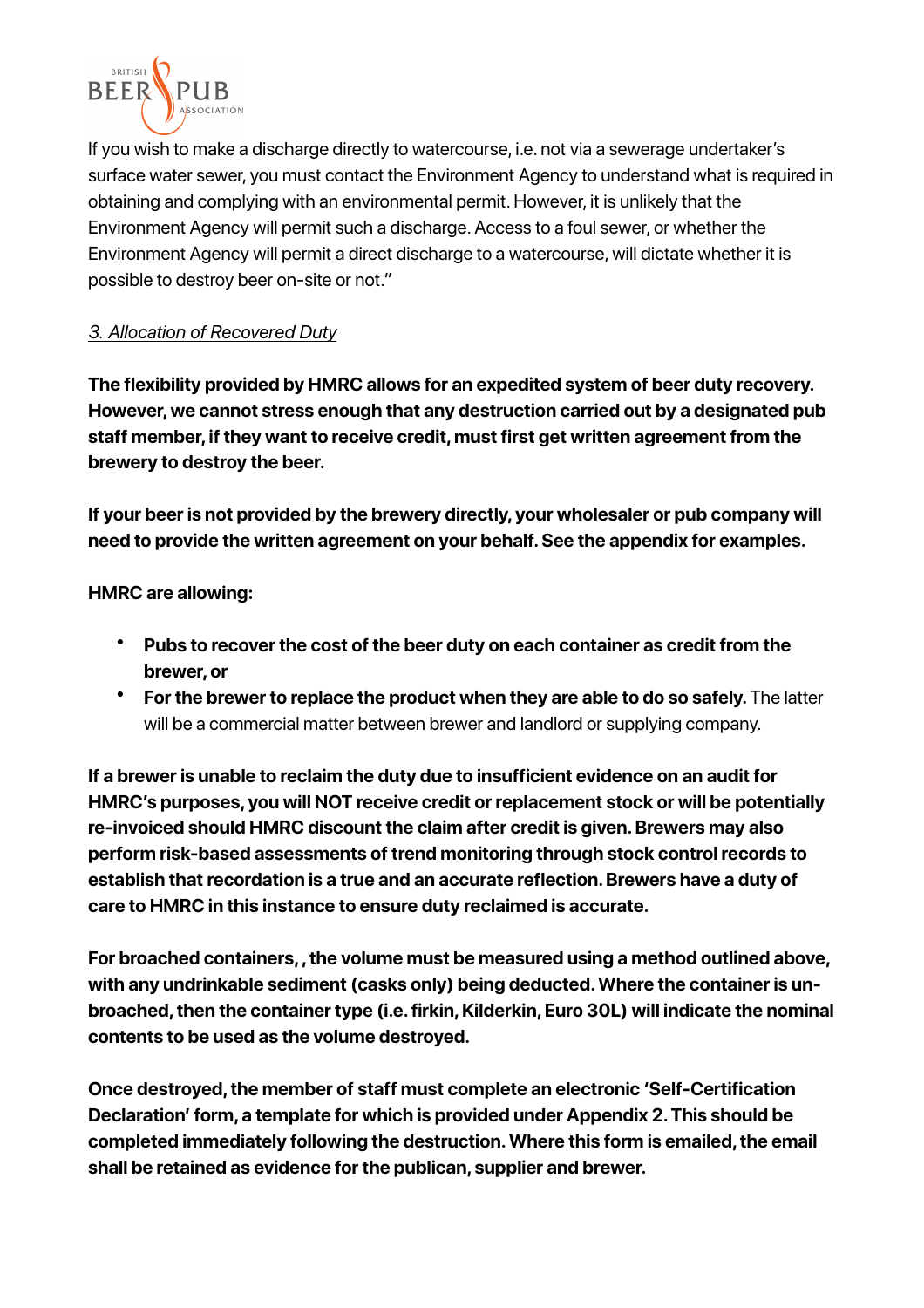

**For brewers, all documentation relating to the destruction of unmerchantable beer must be retained and be available for inspection by HMRC for a period of six years.**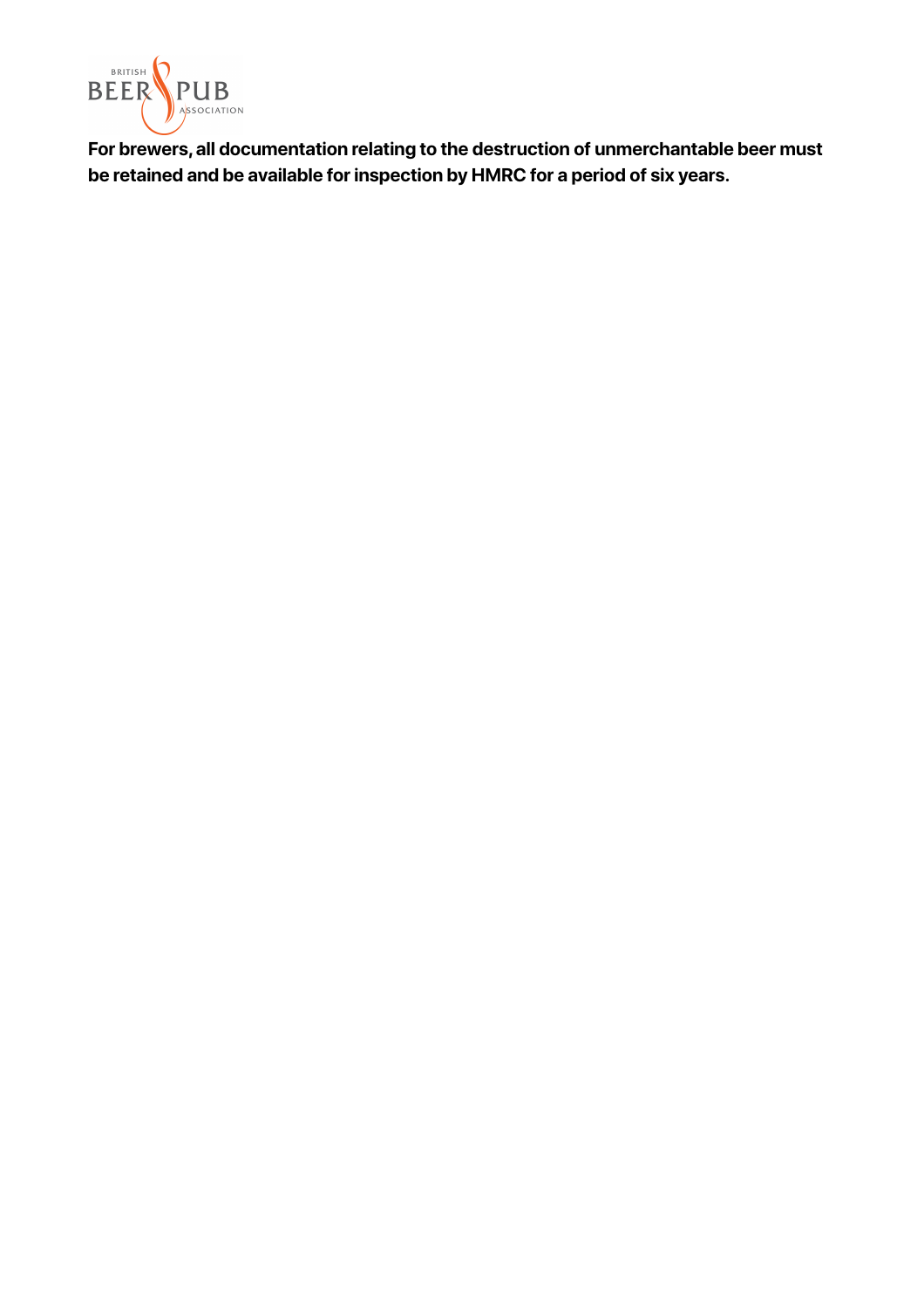

# **Appendix One: Examples of how to claim**

*Example A: You source some or all of your beer through a wholesaler or pub company rather than directly through a brewery.*

**In this instance, you will need to contact your supplier, the wholesaler, to notify them of the stock, quantities and brands, that will need to be destroyed in the pub cellar. The wholesaler then contacts the breweries on your behalf to seek a written agreement for the destruction, and the terms of what credit you will receive – credit on duty or replacement of stock. Once the supplier has confirmed with those breweries and has written agreement, they will notify you that you may begin the destruction process. Brewers are working together to help speed up this process and agree a common approach where possible, including collaboration on overseeing destruction and verification on behalf of one another where practical. You will follow the guide above and send to your wholesaler who will in turn submit on your behalf to the brewery. This should provide a sufficient audit trail for the purposes of the brewery being able to successfully reclaim the duty, while also providing you sufficient details for the internal audit processes to ensure your supplier passes on the appropriate amount of credit or stock.**

# *Example B: You stock your beer directly through one brewery.*

**In this instance you need only contact the brewery whose brands you stock to seek a written agreement. Following the guide as above should be sufficient to provide the brewer with all the necessary details for HMRC. However, they may have their own template, guidance or additional information they wish for you to complete. Be sure to contact them with any questions before you begin the destruction process to ensure that you do it correctly and are able to receive the credit or replacement stock.**

# *Example C: You stock your beer from multiple breweries.*

**In this instance you need to seek written agreements from each brewery whose beer you stock. Once you have written agreement, the guide should be a sufficient basis for all breweries, but they may have their own template, guidance or additional information they wish for you to complete. Be sure to contact brewers with any questions before you begin the destruction process to ensure that you do it correctly and are able to receive the credit or replacement stock. As noted above, brewers are working together to help speed up this process and agree a common approach where possible, including collaboration on overseeing destruction and verification on behalf of one another where practical.**